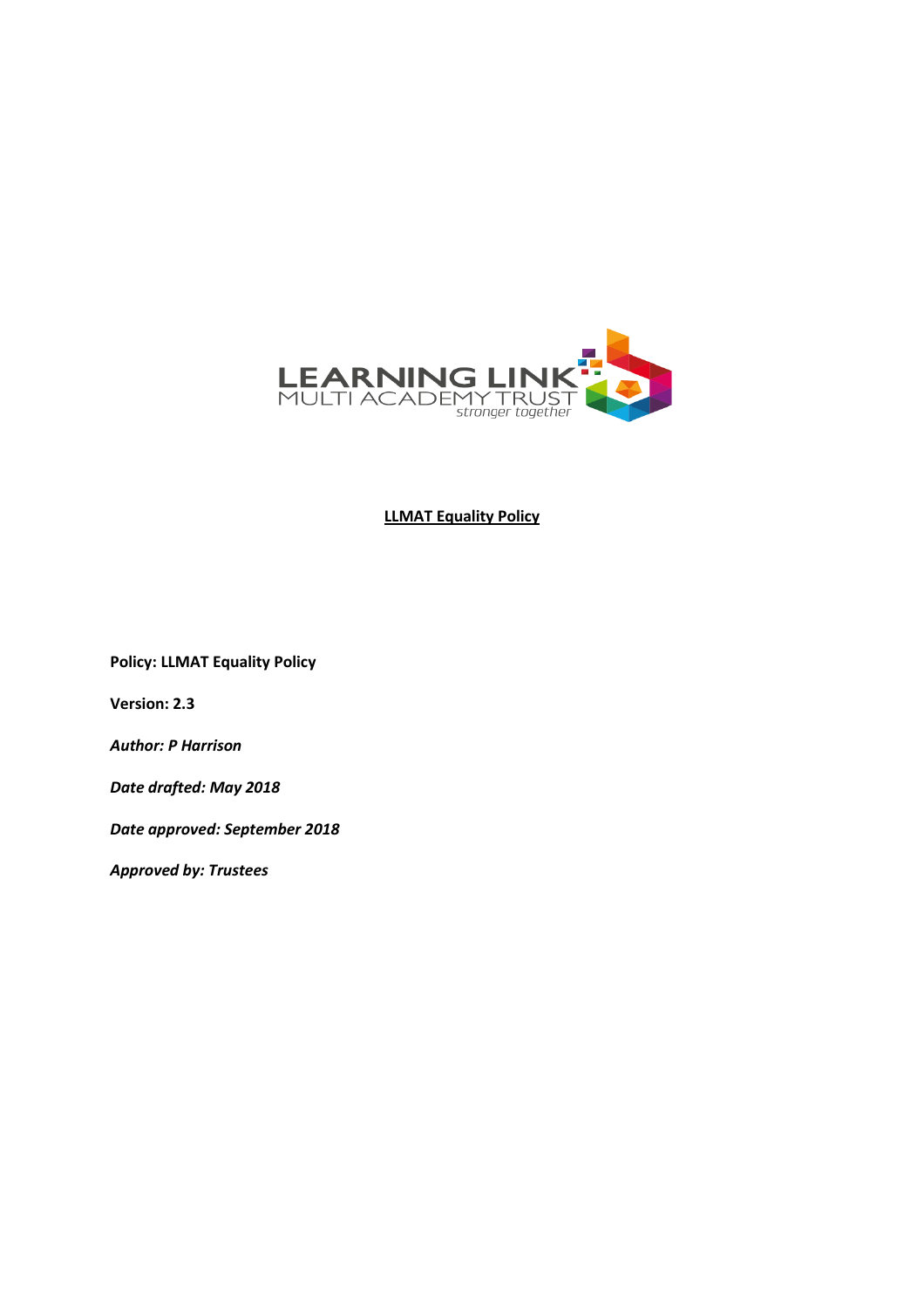# **THE SCHOOL MUST ADJUST THIS EXAMPLE POLICY TO SUIT ITS PARTICULAR CIRCUMSTANCES AND REQUIREMENTS**

#### **Contents**

Aims

The Equality Act 2010 Public Sector Equality Duty Eliminating Harassment and Bullying Ethos, Vision and Values

Commitment to Staff Equality

- − Employment of Staff
- − Staff Development

Commitment to Pupil Opportunity

Racial Equality

Dealing with Racial Incidents

Promoting Racial Equality in the Curriculum

Sexuality and Gender Equality

Disability Equality

- − Definition of a Disability
- − Disabled Pupils
- − The Involvement of Disabled People

Information

Actions Taken

Planning the Curriculum

Physical Environment

− Accessibility Plans

Contact with Parents and Carers

Wider Implications

Guidance, Support and Training

Administration

Documents

Reports to the Police

Publication

Training and Support

Complaints Procedure

Responsibilities

- − Local Governing Board (LGB)
- − **HEAD TEACHER**
- − The Equal Opportunities Officer (EOO)
- − Heads of Phase/Phase Leaders/Subject Co-ordinators
- − Teachers
- − Support Staff
- − Parents and Members of the Community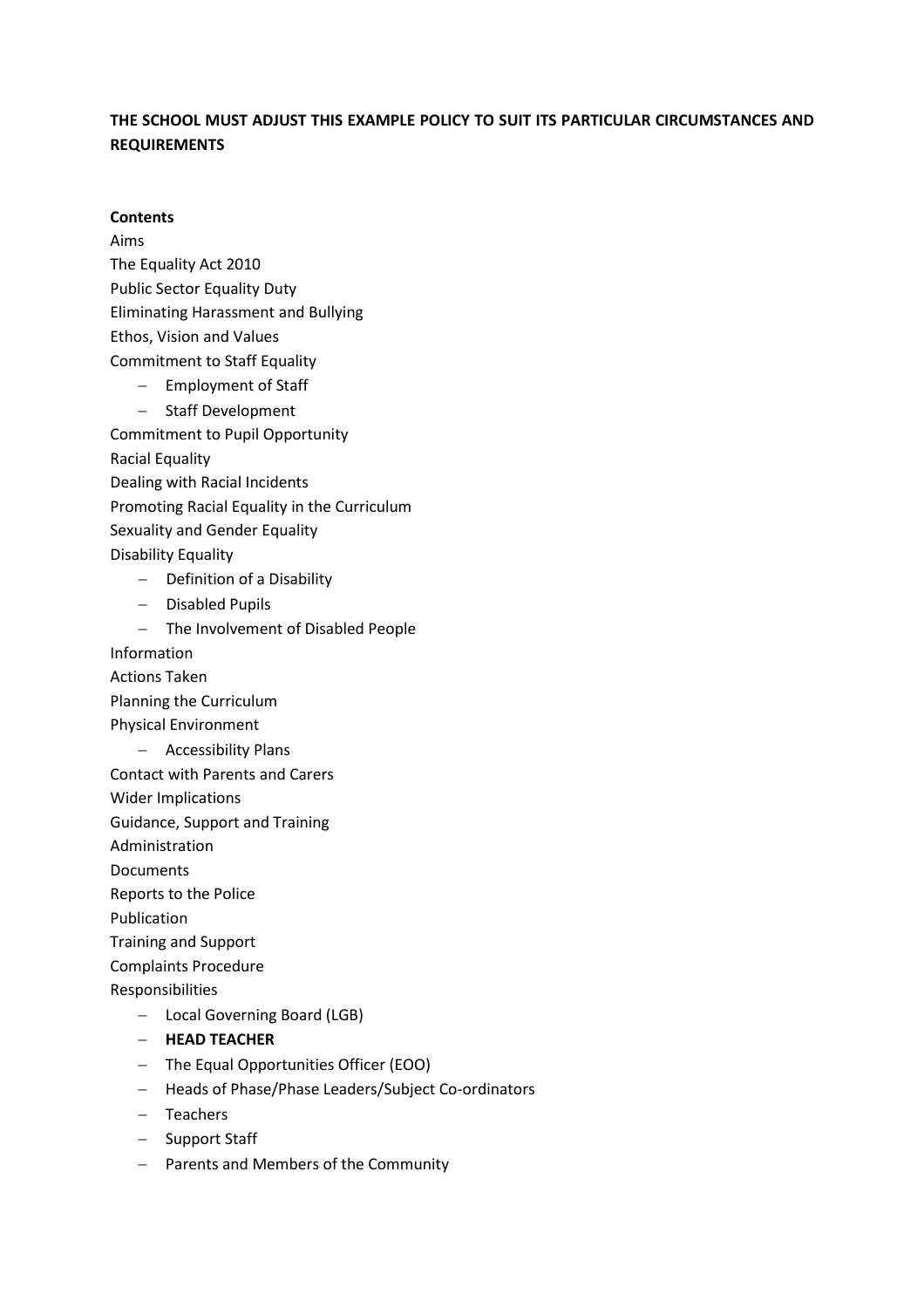#### Monitoring and Review

#### **Aims**

In accordance with its duties under the *Equality Act 2010*, **LLMAT**aims to create and maintain an environment that will:

- Promote equality of opportunity;
- Challenge discrimination with a view to eliminating unlawful discrimination;
- Promote good relations between members of different racial, cultural and religious groups and communities;
- Aim to eliminate gender or sexuality based discrimination;
- Seek to develop an understanding of, and promotion of, human equality and equal opportunities;
- Promote good relations between members of different groups;
- Enable students to take responsibility for their behaviour and relationships with others; and
- Prevent unequal treatment on the grounds of disability.

This policy was formally adopted by the LLMAT Board of Trustees on **(DATE OF IMPLEMENTATION)** after due consultation with staff, students and parents. It is the intention of the Governing Board that it should be reviewed annually.

#### **The Equality Act 2010**

Equality is ensuring that individuals or groups of individuals are treated fairly and equally and no less favourably, specific to their needs. The *Equality Act 2010* prohibits all employers, service providers and providers of education, from discriminating against, harassing or victimising individuals with protected characteristics. The protected characteristics detailed in the *Equality Act 2010* are:

- Age;
- Disability;
- Gender Reassignment;
- Marriage and Civil Partnership;
- Pregnancy and Maternity;
- Race;
- Religion or Belief;
- Sex; and
- Sexual Orientation.

#### **Public Sector Equality Duty**

The Public Sector Equality Duty (PSED) requires all schools to take a more proactive approach in all their activities to eliminate discrimination, harassment and victimisation, advance equality of opportunity and foster good relations.

**LLMAT** will have due regard to the need to: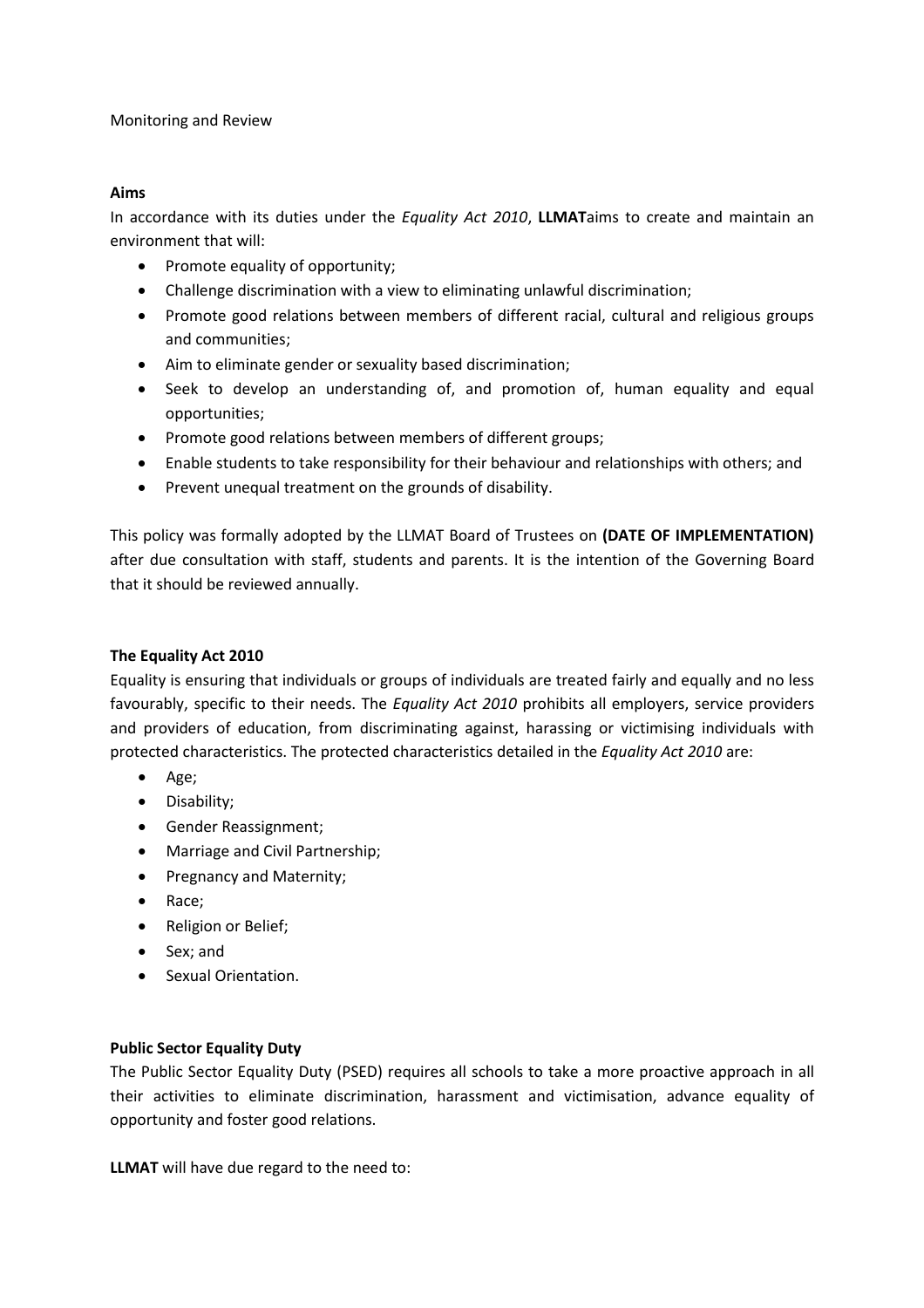- Eliminate discrimination and other conduct that is prohibited by the Act;
- Advance equality of opportunity between people who share a protected characteristic and people who do not share it; and
- Foster good relations across all characteristics, between people who share a protected characteristic and people who do not share it.

In addition to:

- Publishing information to demonstrate compliance with the Public Sector Equality Duty; and
- Preparing and publishing equality objectives.

## **Eliminating Harassment and Bullying**

Protection from violence at work is ingrained in the *Health and Safety at Work etc. Act 1974* which stipulates that employers have a legal duty to ensure the health and safety of their employees and the *Management of Health and Safety at Work Regulations 1999,* under which arrangements for the effective prevention of foreseeable violence must be in place. Under the *Reporting of Injuries, Diseases and Dangerous Occurrences Regulations 2013* (RIDDOR) employers must report to the enforcing authority incidents resulting in death, serious injury or incapacitation for three or more consecutive days, which includes incidents of violence against employees. The **LLMAT** acknowledges that violence may be perpetrated on the grounds of prejudice as hate crimes.

**LLMAT's** Anti-bullying Policy includes clear guidance on how discrimination, bullying, harassment of all children, young people and adults will be dealt with.

**LLMAT** will not tolerate harassment based on any protected characteristic, and will endeavour to promote a culture of inclusion and tolerance and promote equality of opportunity.

- All staff are responsible for following the policy and reporting incidents of discriminatory treatment to the appropriate senior member of staff; and
- Where staff come across incidents involving discriminatory bullying they must report them **(see Handsam Quick Guide document EO10 England Discrimination Incident Report Form)**;
- The Governing Board monitors at least once per term any incidents and actions taken relating to discriminatory bullying;

Bullying and harassment of staff, as well as pupils, will be monitored and the information used to determine future policies.

All incidents of discriminatory bullying amongst pupils will be taken seriously and must be dealt with appropriately and reported to the appropriate senior member of staff.

#### **Ethos, Vision and Values**

**LLMAT**is committed to ensuring equal treatment of all its employees, pupils and any others involved in the school community.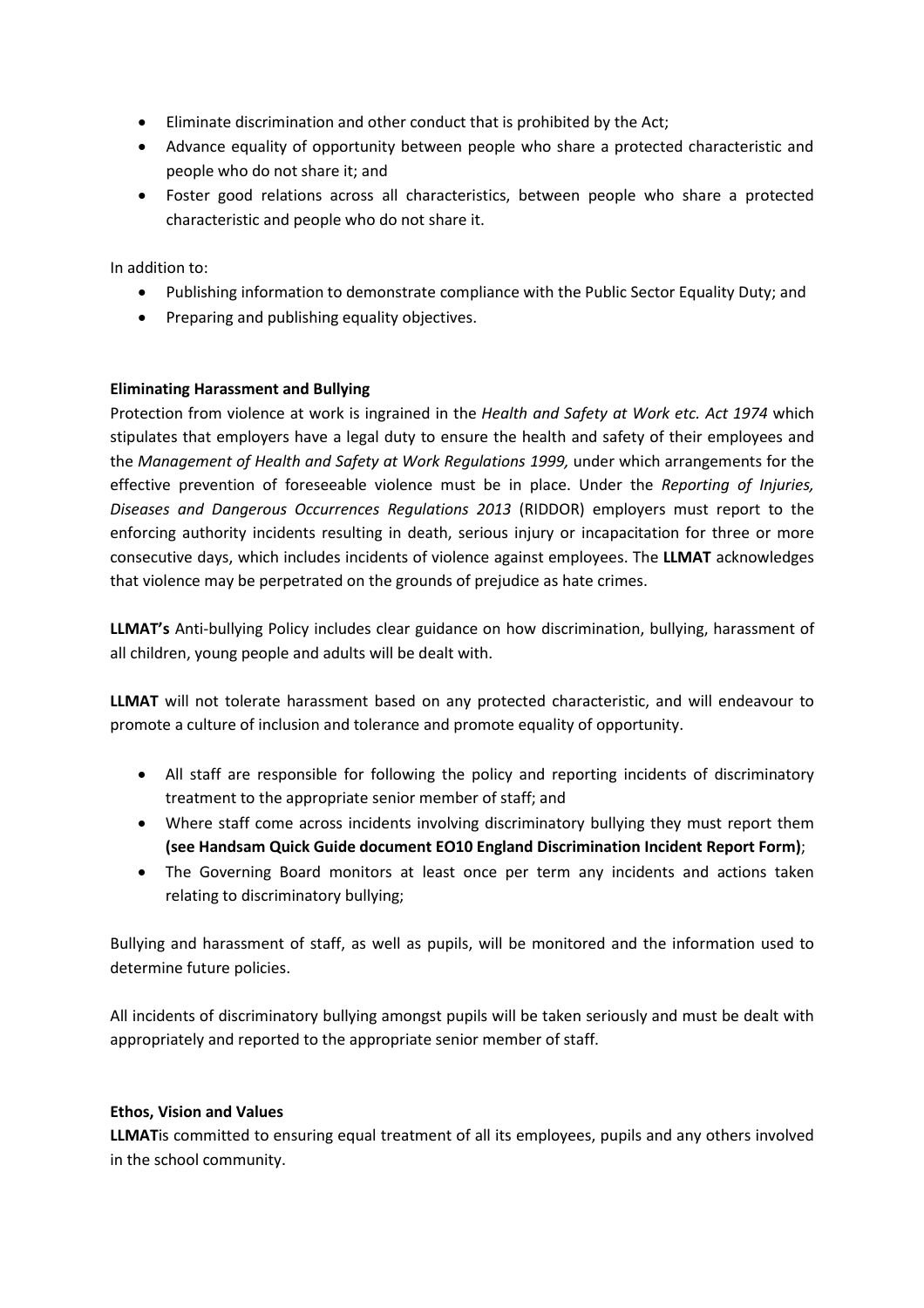**LLMAT**will ensure that no-one is treated less favourably in any procedures, practices or aspects of service delivery. The commitment to equality must be evident in all areas of school life.

## **Commitment to Staff Equality**

The LGB will ensure that the requirement to promote equality is clearly reflected in **LLMAT**policies and procedures for the management of staff and in the equal opportunity policies that affect the staff relationship with pupils and others.

### Employment of Staff

- Advertisements and job specifications will all carry the statement '**LLMAT**welcomes applications for all posts from appropriately qualified persons regardless of gender, race, sexual orientation, religion or belief, disability or age';
- Application forms for jobs and job interviews will include a question on equality;
- People with disabilities will be offered facilities at interviews to enable them to demonstrate their suitability for employment;
- Candidates for vacant posts will be assessed against relevant criteria only;
- **LLMAT** will record the proportion of candidates for appointments in protected categories and those who are appointed; and
- Inform the Governing Board on a termly basis.

When managing staff issues, the school will be careful to ensure that there is no direct discrimination and that criteria, provisions and practices operated in employment at the school do not indirectly discriminate, and particularly when:

- Allocating teaching and learning responsibilities;
- Re-evaluating staff structures;
- Managing flexible working;
- Managing parental and carer's leave;
- Managing pregnancy and return from maternity leave;
- Sexual and sexist harassment;
- Professional developments
- Absence through ill-health;
- Performance management;
- Applying grievance, capability and disciplinary procedures;
- Managing equal pay; and
- Managing work-based training opportunities.

## Staff Development

- All employees have equal access to training, career development and promotion;
- All recruits to the organisation will be offered induction training which will include a reference to the **LLMAT** Equality Policy;
- Line managers will be expected to encourage participation in training and promotion opportunities, seeking to remove any obstacles to particular groups or individuals in a protected category from accessing them;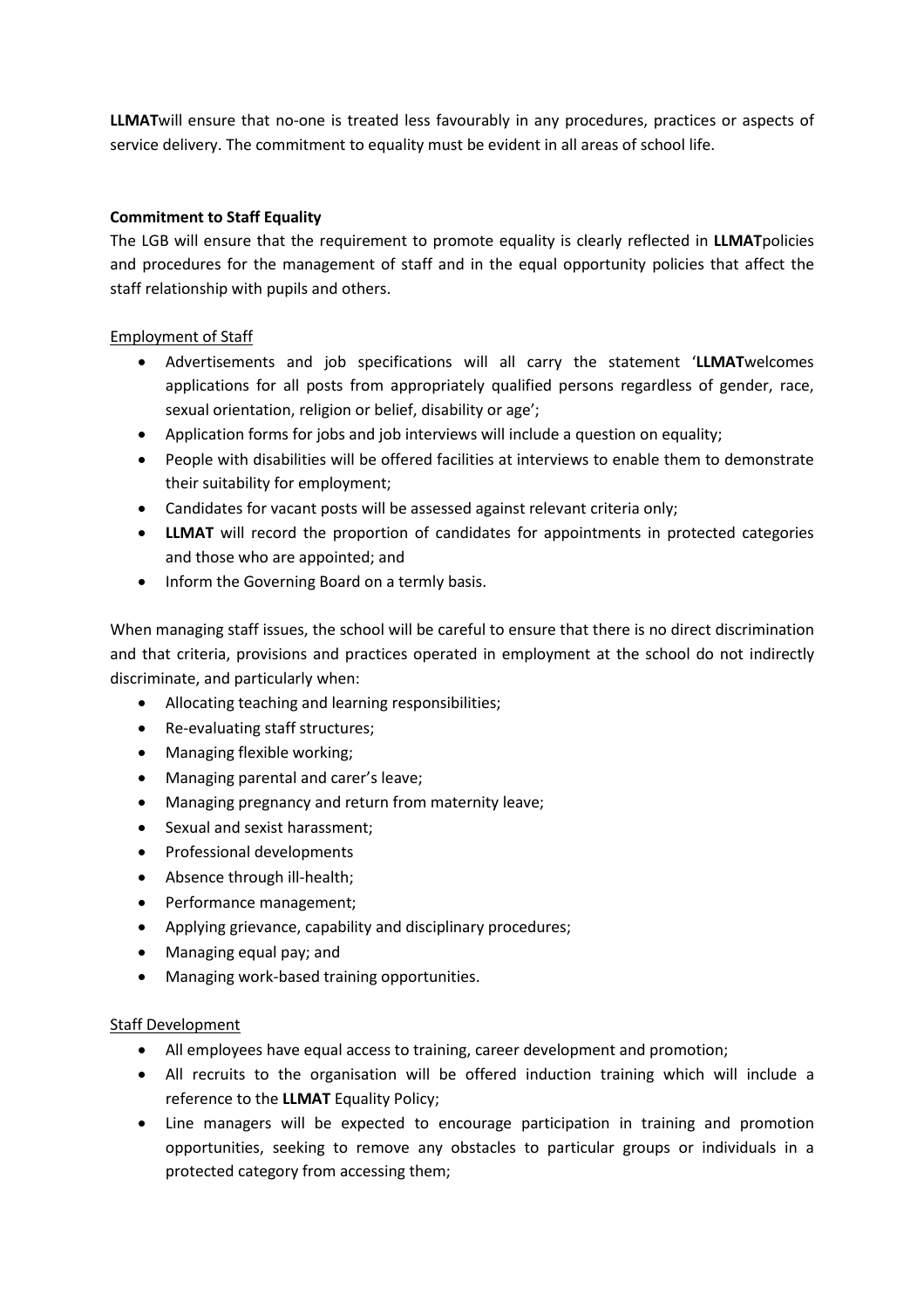- Staff development opportunities will be monitored and figures presented to the governors annually, or more often if requested by the Governing Body. All staff and in particular those concerned with selection and promotion, are given equality awareness training; and
- People becoming disabled while in employment will be given positive help to retain their jobs or to be considered for redeployment if that is necessary.

## **Commitment to Pupil Opportunity**

**LLMAT**is guided by three essential principles:

- Every pupil should have opportunities to achieve the highest possible standards and the best possible qualifications for the next stages of their life and education;
- Every pupil should be helped to develop a sense of personal and cultural identity that is confident and open to change, and that is receptive and respectful towards other identities; and
- Every pupil should develop the knowledge, understanding and skills that they need in order to participate in our multi-ethnic society, and in the wider context of an inter-dependent world.

These principles will underpin the **LLMAT** curriculum, and all subject areas must have regard to them when constructing programmes of study. They will also underpin the maintenance of harmony and accord within the school and be the promoted ethos of all staff.

## At **LLMAT Academies:**

- Pupils will share in the development of the policy and be made aware of how it applies to them. They will learn to treat each other with respect and be prepared to report incidents of discrimination to a member of staff, or other adult as appropriate. Pupils have equal access to the national curriculum programmes of study (unless disapplied) throughout each key stage and non-compulsory courses according to aptitude and ability;
- **LLMAT** is committed to full educational inclusion (see**LLMAT**SEND Policy);
- Annual analysis of attainment, behaviour and other student data will be undertaken to ensure equal access and to review performance of young people in protected categories;
- School and faculty development plans will act to improve the learning of students according to this analysis;
- All subjects will have equality and the promotion of good relations between groups at their core and make explicit references within schemes of work;
- **LLMAT** will be sensitive to the needs of different groups while preserving its commitment to equality for all pupils and the promotion of core British values;
- School rules and the code of conduct for students clearly and explicitly forbid the verbalisation or vocalisation of discrimination on the grounds that a person is in a protected category, is perceived to be or is associated with someone in a protected category;
- Positive attitudes and awareness development for equality of opportunity is specifically taught through the PSHE and tutor programme; and
- **LLMAT** will promote aspiration in all pupils and monitor the destinations of pupils from different groups.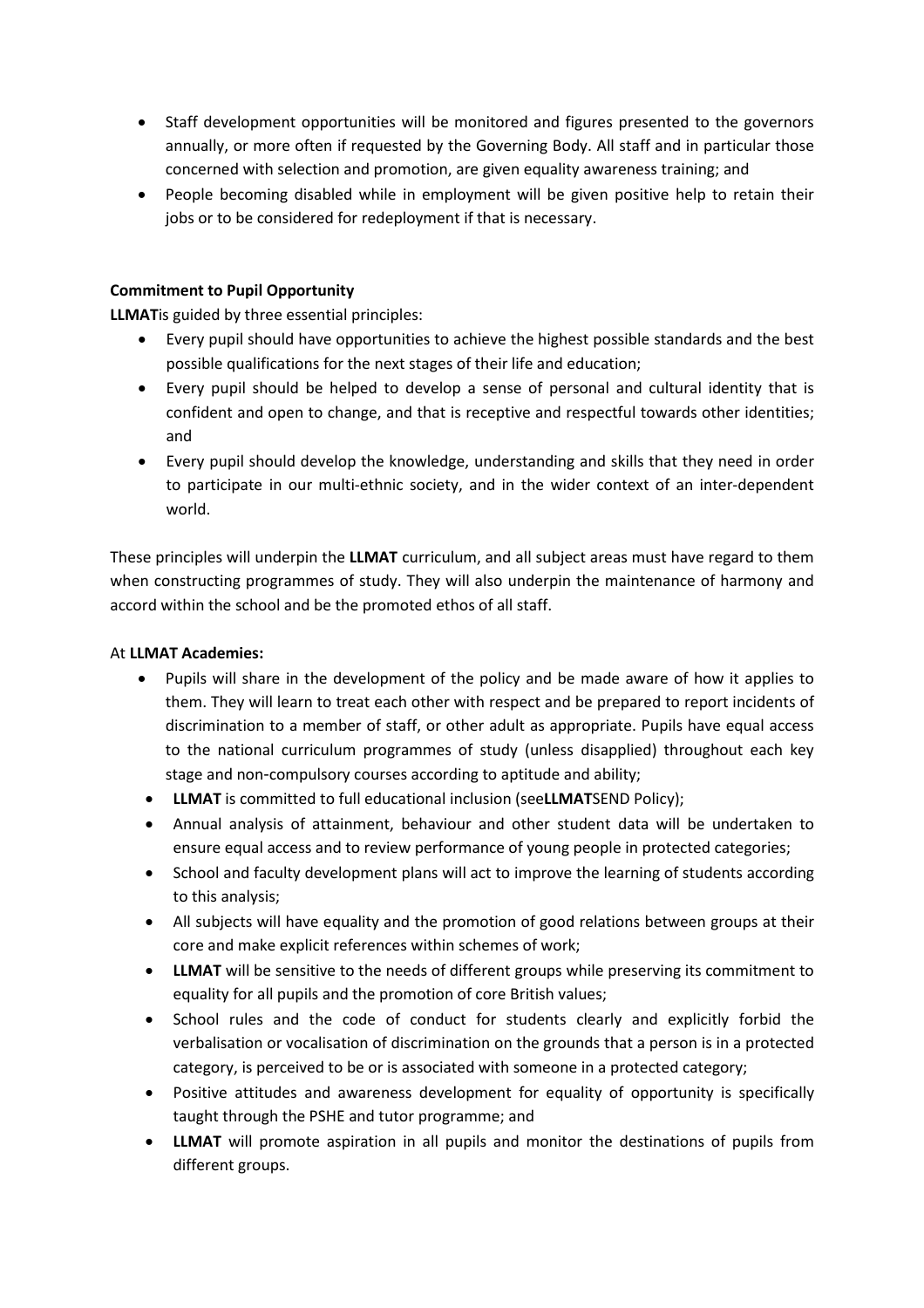### **Racial Equality**

**LLMAT** is committed to promoting equality of opportunity and good race relations for the benefit of everyone. The LGB and staff recognise their responsibilities in preparing young people for life in a culturally diverse society. **LLMAT**recognises that race encompasses ethnicity and that this may be defined by religious and customary practices.

## **Dealing with Racial Incidents**

The LGB expect all staff:

- To deal with any racist incidents that occur;
- To know how to identify and challenge racial and cultural bias and stereotyping;
- To support pupils in their class for whom English is an additional language; and
- To incorporate principles of equality and diversity in all aspects of their work.

All racial incidents must be reported, using the 'Racist Incident Form', to the **LLMAT**equal opportunities officer (EOO).

Racist symbols, political symbols or other biased and/or offensive insignia are forbidden in **(ACADEMY NAME)**. The display of such materials is regarded as discriminatory behaviour.

#### **Promoting Racial Equality in the Curriculum**

In addition to eliminating discrimination on racial grounds, **LLMAT** will develop and maintain policies and procedures for ensuring that equal opportunities are promoted in the curriculum and in teaching methods. All subject programmes of study will contain material and methods that:

- Recognise that social and cultural factors will impact on how students view race, and this will affect how they engage with learning;
- Encourage classroom and staffroom discussion of racial issues which reflect on racial stereotypes, expectations and the impact on learning; and
- Include teaching and classroom-based approaches appropriate for the whole school population.

**Sexuality and Gender Equality LLMATwill ensure the equal treatment of its employees, pupils and all members of the school community regardless of gender or sexuality. The school approach to gender and sexual equality will be formulated with equal input by all parties.**

It is the responsibility of **LLMAT** to conduct employment practices and activity in a way that is free from discrimination and harassment and actively promote gender equality within our workforce. Gender and sexuality aspects are considered when appointing staff, allocating Teaching and Learning Responsibilities (TLR) or re-assessing staff structures for promotion, to ensure all decisions are free of discrimination.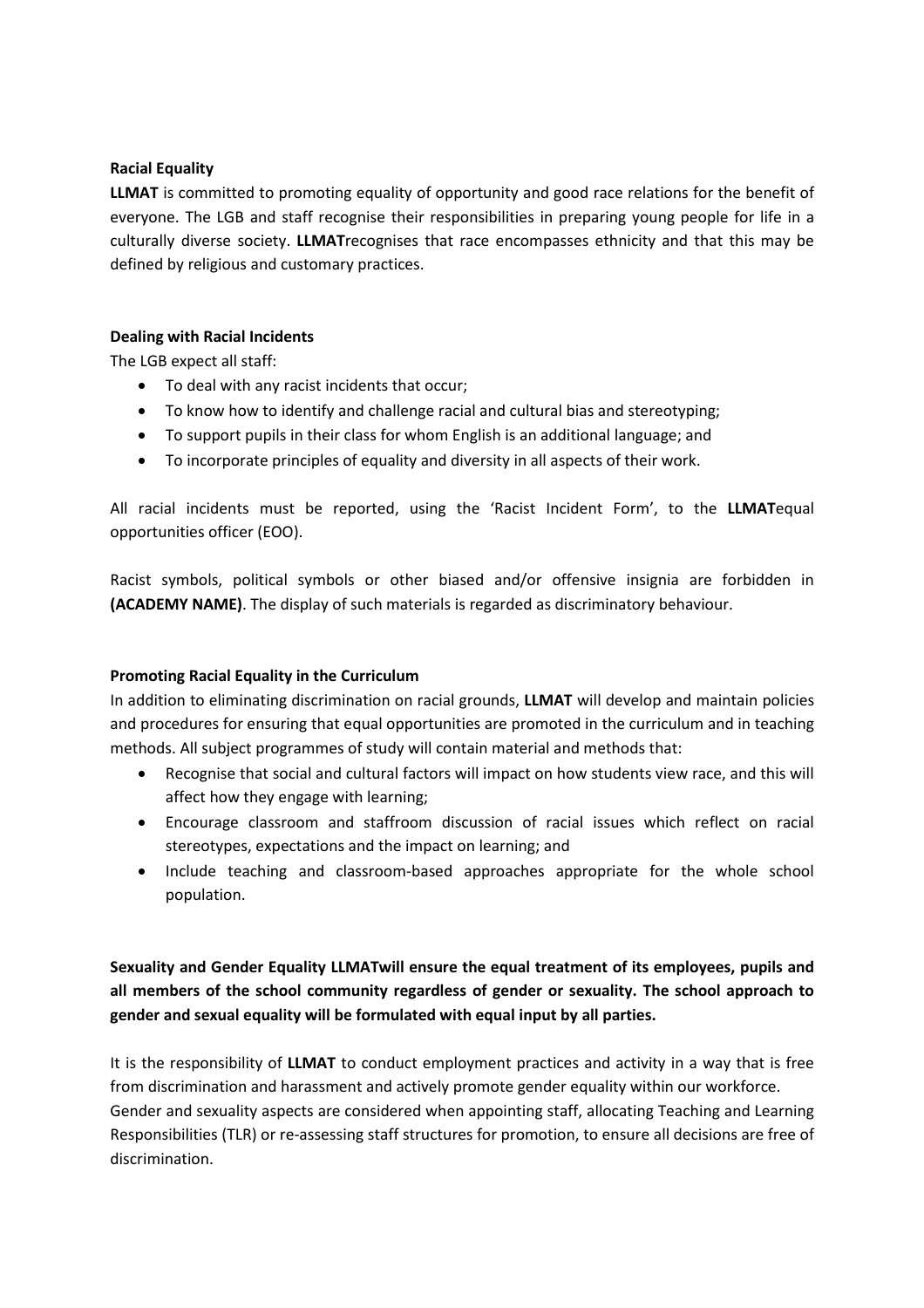**LLMAT** will ensure, in addition to the general principles of promoting equality, that:

- Evidence of negative trends, in terms of academia, bullying or behavior, that occur in a particular gender or sexuality grouping are examined, recorded and acted on;
- Ensure equal representation on the school council, the Governing Body, the Parent Teacher Association and parent focus groups;
- Make all school events fully inclusive and the school welcoming to all genders and sexualities;
- Draw up a plan with tangible aims for the promotion of equality within the staffing structure of the school;
- There will be no discrimination in admissions, exclusions or transitions;
- Develop gender equality and sexual equality policies through consultation with staff, students, unions and parents and subject the policies to regular review; and
- Challenge gender stereotypes through the curriculum and on a daily basis.

### **Disability Equality**

### Definition of Disability

The *Equality Act 2010* defines a person as disabled if they have a physical or mental impairment that has a substantial and long-term adverse effect on a person's ability to carry out normal day-to-day activities. The Governing Body recognises its duties under the *Equality Act 2010* not to discriminate against disabled pupils in their admission or exclusion, nor in the provision of education and associated services.

**LLMAT's** policies will always take into account the needs of disabled staff, pupils and visitors to the school.

## Disabled Pupils

The Governing Body and **LLMAT** will also have regard to the *SEND Code of Practice 2015* and the *SEN Code of Practice 2001* where relevant, when carrying out our duties toward all pupils with SEN and disabilities. The school's compliance with the *Equality Act 2010* is consistent with **LLMAT's** SEN and Disability Policy and our Supporting Pupils with Medical Conditions Policy. This policy should also be read in conjunction with **LLMAT's** Accessibility Plan and Reasonable Adjustments Policy for Pupils.

**LLMAT** values the full range of its pupils and seeks to ensure that all its practices are fully inclusive. Every effort will be made to ensure that 'reasonable adjustments' are made to accommodate disabled pupils. We will make reasonable adjustments to make sure that the school environment is as accessible as possible. We will also provide auxiliary aids and services when appropriate and reasonable.

#### The Involvement of Disabled People

**LLMAT** is committed to the involvement of disabled people. The following steps have been taken to secure this involvement:

- Local organisations for disabled people have been approached for their comments;
- Disabled members of staff have been involved in the group devising this statement;
- Parents of disabled children attending the school have been asked to contribute;
- Union representatives have been asked for their views;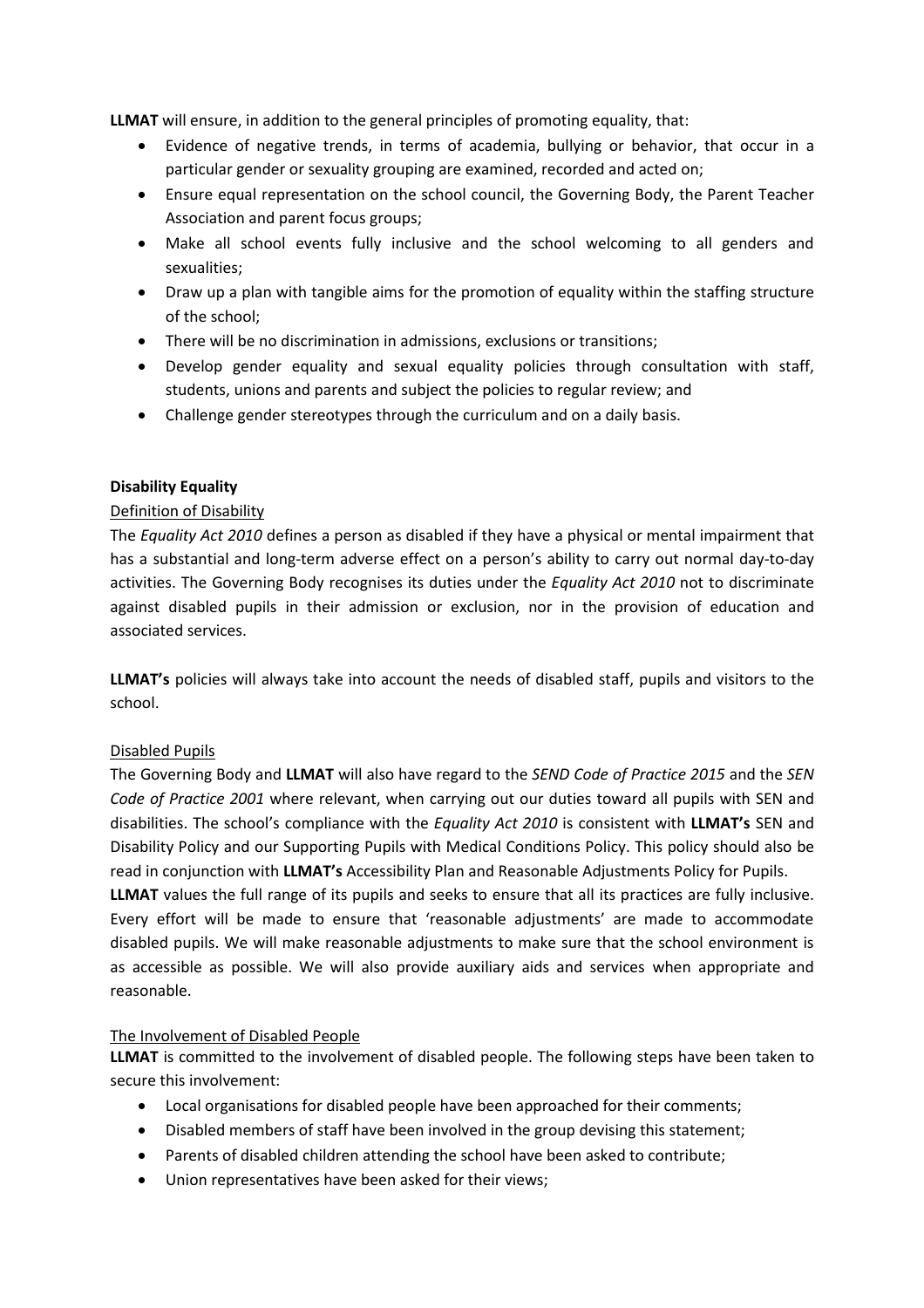- The school has had regard to the local authority protocol (where relevant); and
- The school council has been asked to comment on the treatment of disabled pupils by staff and their fellow pupils in school.

## **Information**

**LLMAT** recognise the importance of collecting, analysing and acting upon information, if we are to discharge our equality duty. Accordingly we will collect the following information:

- Data on the employment of disabled people. Disability monitoring. It is recognised that the number of disabled employees is likely to be statistically small in a small workforce and that it will be important to look at trends rather than at the year-on-year fluctuations;
- Qualitative information from disabled employees or would-be employees. This will include an exit questionnaire;
- Performance data for disabled children;
- Disciplinary and bullying data for disabled children; and
- Qualitative and quantitative information on the effect of interventions in regard to disabled children.

#### **Actions Taken**

The actions of **LLMAT** in regard to disability equality will be published annually. The **HEAD TEACHER** and senior staff will draw up a revised statement, including the Special Educational Needs Coordinator (SENCO), involving disabled people.

#### **Planning the Curriculum**

**LLMAT** will provide a curriculum that provides equal opportunities for all pupils including those with disabilities and also raises awareness of disability issues. Wherever possible, we will obtain data on future pupil population, to enable advanced planning to accommodate the needs of children with disabilities. The curriculum will be differentiated where necessary by task, outcome and support offered.

#### **Physical Environment**

**LLMAT** will take account of the needs of pupils, potential pupils, staff and visitors with disabilities when planning and undertaking future improvements and refurbishments. We will review the physical environment annually and identify priorities for the coming year.

**LLMAT** will also ensure that there is a budget for auxiliary aids and services in excess of those provided under a statement of special educational needs or through an EHC Plan.

#### Accessibility Plans

Accessibility plans **must** show how **LLMAT** are planning strategically to increase access over time. The plan **must** show how the school is:

• Increasing the extent to which disabled pupils can participate in the curriculum;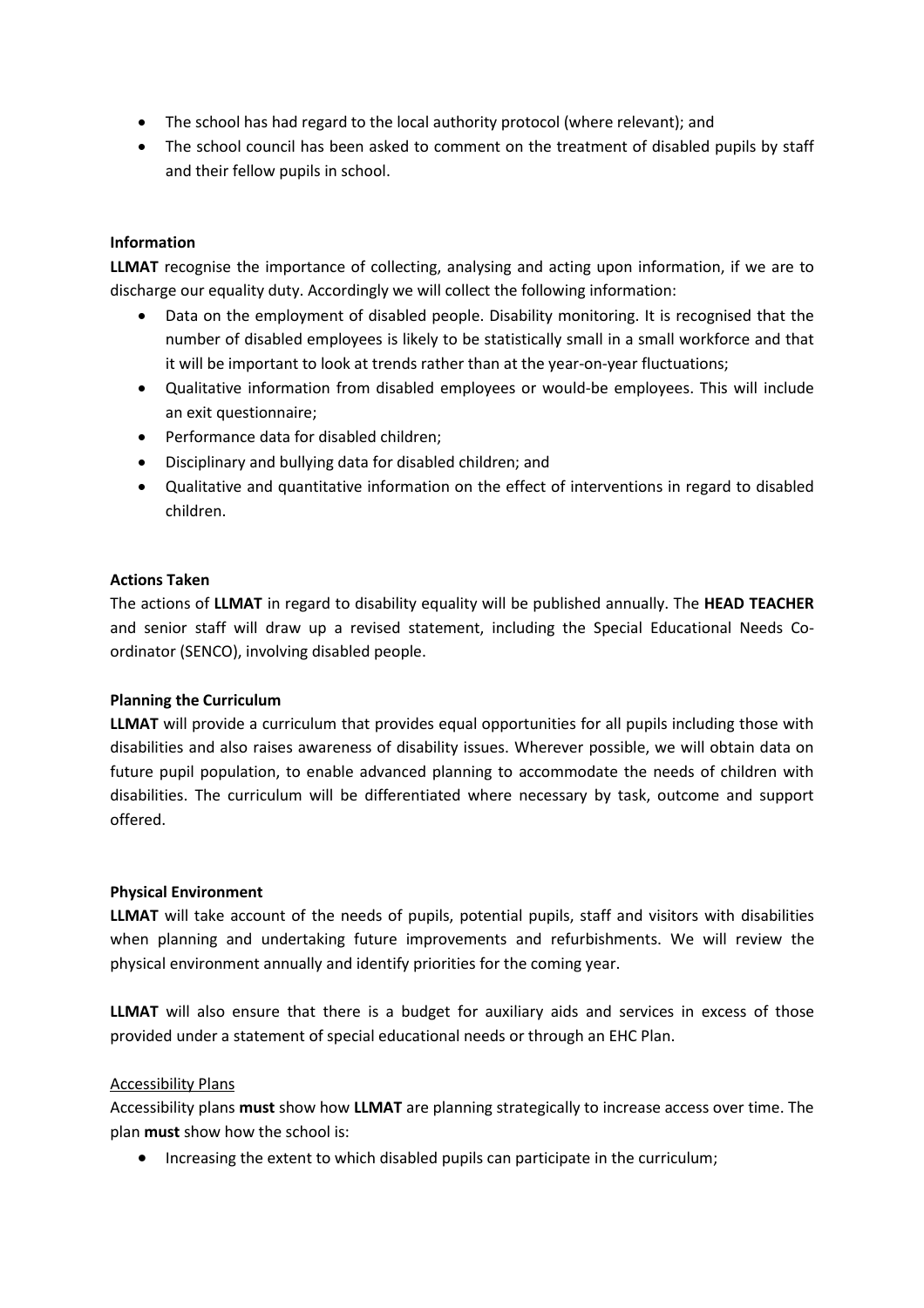- Improving the physical environment so that those with disabilities can take better advantage of the education, benefits and facilities provided; and
- Improving the availability of accessible information to those with disabilities.

Ofsted inspections may include a school's accessibility plan and planning as part of their review.

#### **Contact with Parents and Carers**

When providing newsletters and information for parents and carers, **LLMAT** will make this information available in accessible formats so that disabled parents or carers can easily access the information. **LLMAT** will also ensure that events for parents and carers such as open evenings, meetings with teachers, are held in accessible parts of the building.

### **Wider Implications**

**LLMAT** has a role as a service provider to make our buildings accessible when we hire out rooms or parts of the building. The school's procurement policies will address, where appropriate, the obligation to promote disability equality and equality between disabled people and other people.

#### **Guidance, Support and Training**

Guidance, support and training will be provided to all members of staff to ensure that the school's commitment to disability equality is fully realised. All staff (teaching and support staff) **must** attend training regarding duties to disabled pupils and members of staff and attend updating sessions when deemed necessary by the **HEAD TEACHER**. Support staff working with disabled pupils or members of staff and will be given relevant training.

#### **Administration**

- Venues for meetings will take account of the needs of all participants; and
- Venues for teaching and learning will take into account the particular needs of the learners, teachers and teaching assistants.

#### **Documents**

Language used in documents will reflect and promote equal opportunities and font style and size will take account of the full range of readers. Access to documentation will include alternative formats such as tape, disk, large print and languages other than English, if spoken or read at home.

#### **Reports to the Police**

Incidents that may be considered 'hate crimes' need to be reported to the police and will be reported via the Police School Liaison Officer.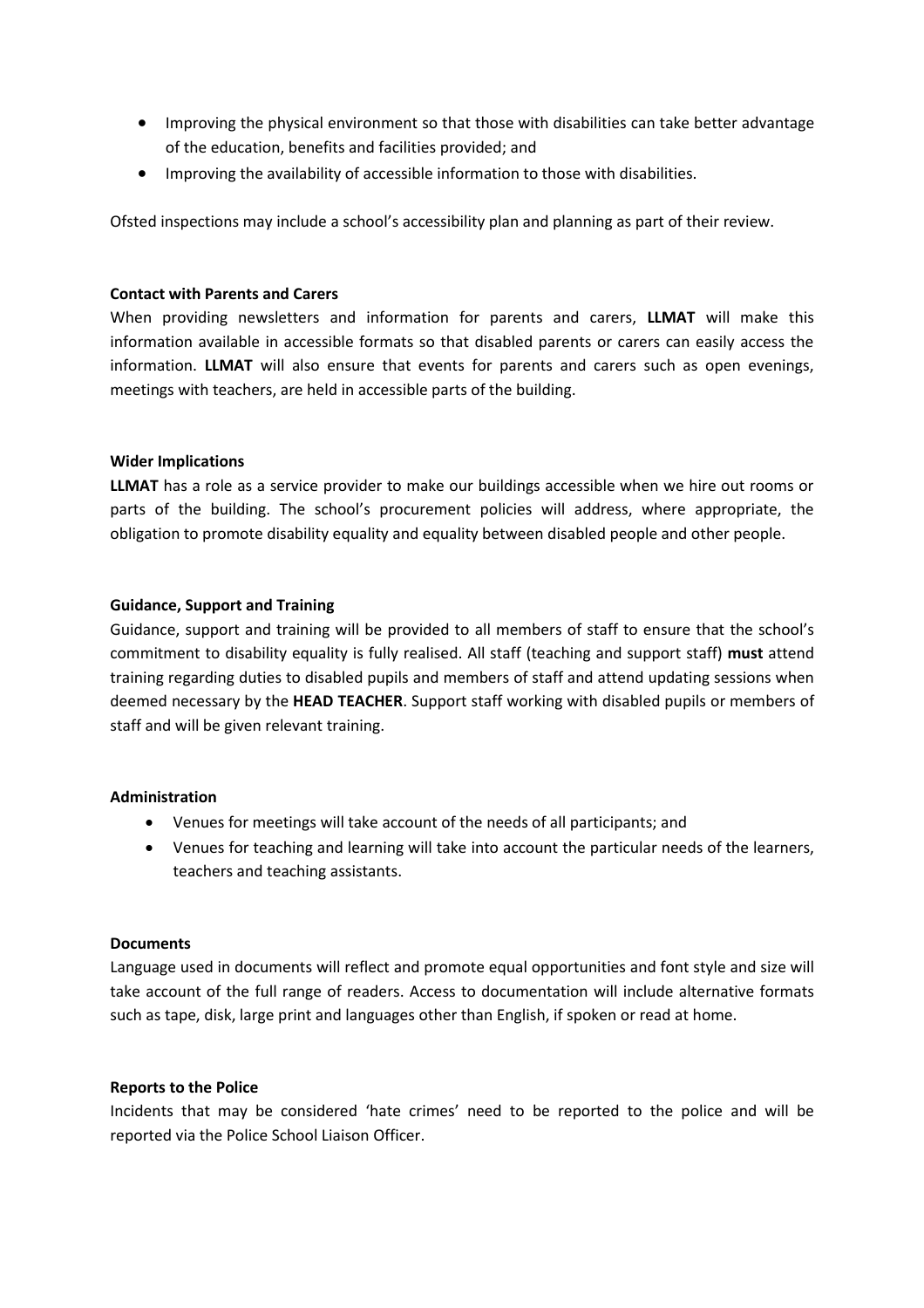## **Publication**

The LGB will publish information on their compliance with the Equality Duty annually on the **LLMAT** website and in a report to parents. This report will be made available to any person asking for it. The report will include progress by **LLMAT** towards its equality objective.

## **Training and Support**

**LLMAT**r ecognises its responsibility for providing training and support for the governors and staff (and any volunteers or staff not employed by the school).

### **Complaints Procedure**

Anyone in **LLMAT** who feels that this policy is not being followed is entitled to raise the matter with the **HEAD TEACHER**. Anyone outside **LLMAT** who wishes to make a formal complaint must do so through the LLMAT complaints procedure.

### **Responsibilities**

The LGB

- Will ensure that account is taken of the equal opportunity principles and policies in the managing of staff and pupil issues;
- Will appoint an equal opportunities officer (EOO) who will have the promotion of equality and the prevention of discrimination as part of his/her job description;
- Will make and maintain equal opportunity policies;
- Will monitor the progress of its policies annually, and will review the policies;
- Will receive reports from the **HEAD TEACHER** termly as part of the termly report;
- Will ensure that an adequate budget is provided;
- Will analyse and consider annually the progress made by the **LLMAT** towards realising the objectives; and
- Will appoint one governor to act as designated governor for equal opportunities, which will include responsibility for liaising with the EOO on the equality duty.

#### **HEAD TEACHER**

The **HEAD TEACHER** has responsibility for the **LLMAT** equality policies, for delegating responsibilities and tasks to other staff and for ensuring that the policy is known and understood by staff, students and parents.

The **HEAD TEACHER** must also present general reports, statistics and incident reports to the LGB and its committees as agreed. The **HEAD TEACHER** will demonstrate through personal leadership the importance of this policy, and will:

- Ensure that procedures are in place to implement the policy;
- Ensure that all staff are aware of the policy and understand their roles and responsibilities in relation to this policy;
- Monitor the work of the equal opportunities officer (EOO);
- Ensure that job descriptions contain appropriate references to equal opportunities;
- Publish annually a report on actions taken to promote equal opportunities;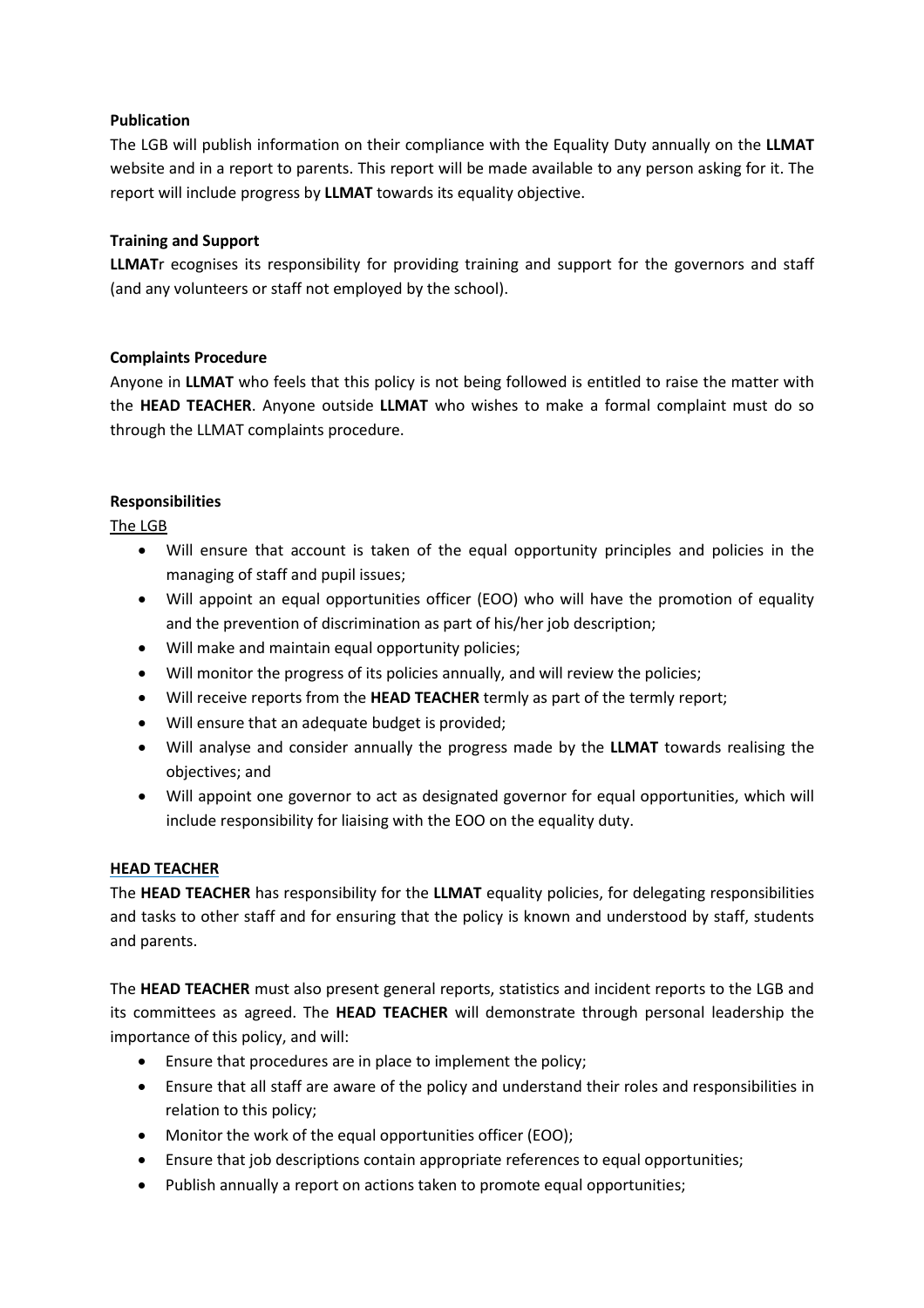- Assess the impact of this policy through developing an action plan; and
- Liaise with parents and relevant representatives of the community.

## The Equal Opportunities Officer (EOO)

Asenior member of staff will be appointed as the Equal Opportunities Officer (EOO) to be responsible for equal opportunities policies. The EOO will be responsible to the **HEAD TEACHER** for:

- The implementation of the policies;
- Liaison with governors, staff, parents, and pupils over equal opportunity issues;
- Liaison as appropriate to ensure that equality is promoted in the curriculum;
- Keeping up-to-date with current thinking;
- Collection of relevant information;
- Attending appropriate courses and training sessions;
- Training and support of staff;
- Ensuring that any incidents of discrimination are appropriately dealt with, and outcomes recorded;
- Advising the **HEAD TEACHER** on the development of the policy; and
- Publicising the outcomes of the policy;

## Heads of Phase/Phase Leaders/Subject Co-ordinators

Heads of department/subject co-ordinators will be responsible for:

- Making, reviewing and monitoring curriculum policies in their own subject areas to ensure that equality is being appropriately promoted in line with **LLMAT** policy;
- Identifying training and support needs; and
- Liaising with the EOO over equal opportunities issues.

## **Teachers**

Teachers will familiarise themselves with this policy and know what their responsibilities are to ensure that the policy is implemented. They will know the implications of the policy for their planning, teaching and learning strategies as well as for behavioural issues.

## Support Staff

All support staff must familiarise themselves with this policy and know what their responsibilities are in ensuring that it is implemented.

## Parents and Members of the Community

Parents and appropriate members of the community will be involved in the development and monitoring of the policy and any programmes generated by it under arrangements drawn up by the **HEAD TEACHER** and approved by the LGB. The LGB and school EOO will be expected to liaise with parents and appropriate members of the community in the development of the policy and implementation of actions to promote harmony.